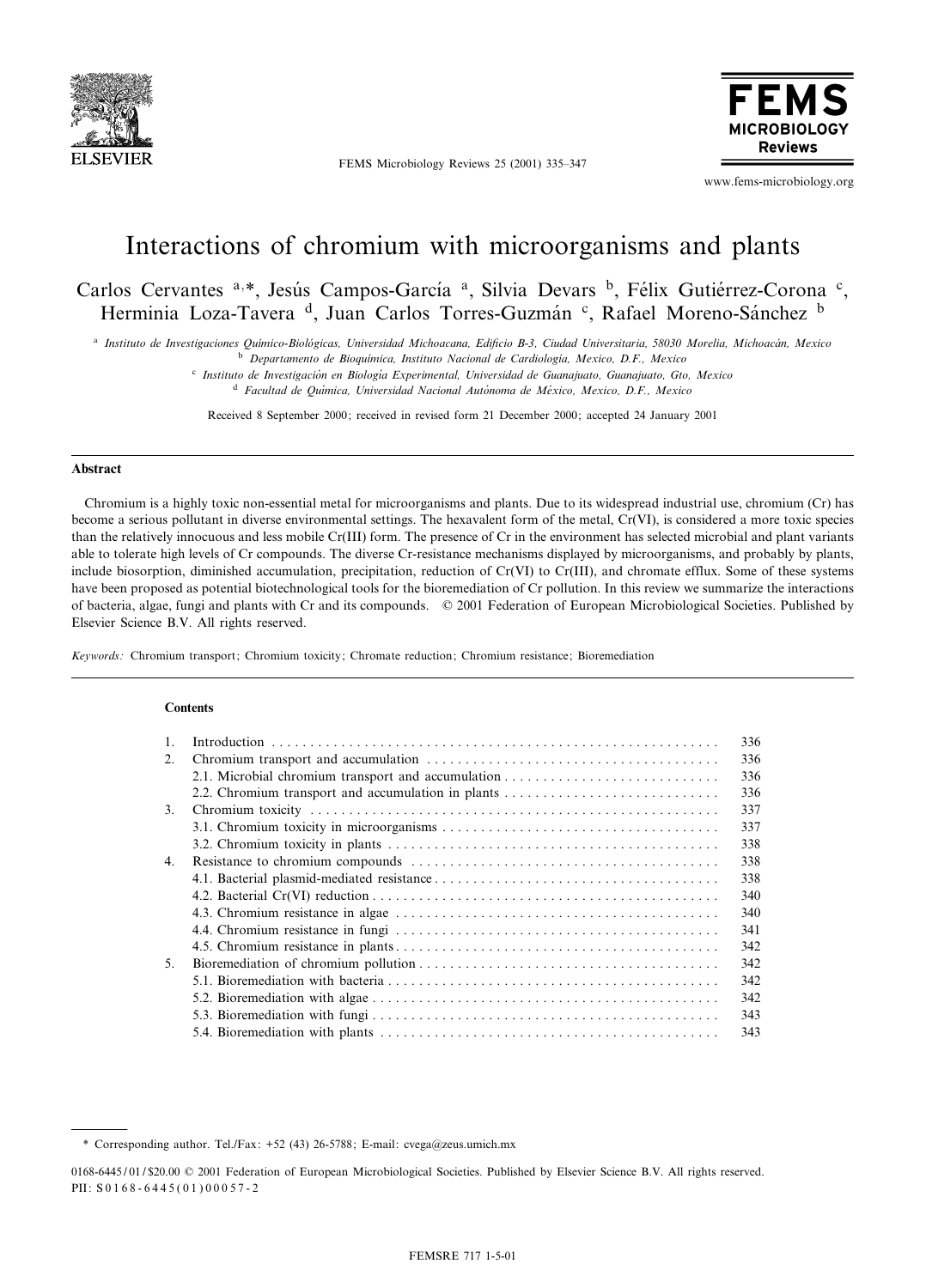## 1. Introduction

Chromium is a transition metal located in group VI-B of the periodic table. Although it is able to exist in several oxidation states, the most stable and common forms are the trivalent  $Cr(III)$  and the hexavalent  $Cr(VI)$  species, which display quite different chemical properties [1]. Cr(VI), considered the most toxic form of Cr, is usually associated with oxygen as chromate  $(CrO<sub>4</sub><sup>2</sup>)$  or dichromate  $(Cr_2O_7^{2-})$  ions [1]. In contrast,  $Cr(III)$  in the form of oxides, hydroxides or sulfates, is much less mobile and exists mostly bound to organic matter in soil and aquatic environments. Cr(VI) is a strong oxidizing agent and in the presence of organic matter is reduced to Cr(III); this transformation is faster in acid environments such as acidic soils [1]. However, high levels of Cr(VI) may overcome the reducing capacity of the environment and thus persist as a pollutant. In addition, Cr(III) may be also oxidized to Cr(VI) in the presence of an excess of oxygen, being transformed again to the more toxic form [2].

Cr is the seventh most abundant element on earth and 21st in the crustal rocks [1]. Cr abundance in Earth's crust ranges from 100 to 300  $\mu$ g g<sup>-1</sup>. Soils may contain between 5 and 3000 µg of chromium per gram [3]. The world production of Cr is in the order of  $10<sup>7</sup>$  tons per year; 60-70% is used in alloys, including stainless steel, and 15% is used in chemical industrial processes, mainly leather tanning, pigments and electroplating [1,4,5]. Its widespread use has converted Cr in a serious pollutant of air, soil and water [6,7]. Cr concentrations in non-polluted waters vary from 0.1 to 0.5 ppm in fresh waters and from 0.0016 to 0.05 ppm in oceanic waters [8], but levels as high as 80 ppm have been observed in paper mill effluents [9].

## 2. Chromium transport and accumulation

Chromate is actively transported across biological membranes in both prokaryotes [10] and eukaryotes [11,12]. Once inside the cells, Cr(VI) is reduced to Cr(III) probably via the unstable  $Cr(V)$  and  $Cr(IV)$  states ([13,14], see [15] for an opposite result). In contrast, most cells are impermeable to Cr(III) probably because it forms water insoluble compounds in non-acidic aqueous solutions [16-18].

# 2.1. Microbial chromium transport and accumulation

The transport of chromate through the sulfate transport

system was first demonstrated in Salmonella typhimurium [10,19,20] and later in Escherichia coli [21,22], Pseudomonas fluorescens [23] and Alcaligenes eutrophus [24]. Energydependent Cr(VI) uptake in the cyanobacterium Anabaena doliolum [25] showed a biphasic behavior and Cr concentration dependence.

In contrast to other metals, which predominantly form cationic species, Cr exists mainly in the oxyanion form (i.e.  $CrO_4^{2-}$ ) and thus cannot be trapped by the anionic components of bacterial envelopes [26]. However, cationic Cr(III) derivatives bind tightly to Salmonella lipopolysaccharides [27], Bacillus subtilis and E. coli cell walls [28], and capsular polymers of Bacillus licheniformis [29].

Data on chromium transport in algae are scarce [30]. Taxa differences in Cr accumulation rates have been reported: green algae retain more Cr (as well as Al and Fe) than brown or red algae [8]. Epiphytic (organisms which live on plants) algae are considered to have a high affinity for atmospheric pollutants and the ability to accumulate heavy metals from the air. Cr and Pb contents were elevated in the epiphytic alga Pleurococcus sp. in sites close to motorways [31].

In yeasts,  $Cr(VI)$  may enter cells via a non-specific anion carrier, the permease system, which transports different anions such as sulfate and phosphate [32]. Some chromate-resistant mutants of Neurospora crassa showed strongly reduced sulfate transport properties [33]. Further studies revealed that  $Cr(VI)$  toxicity was due to its specific antagonism to sulfate uptake, whereas Cr(III) toxicity resulted from antagonism with iron transport [34]. By using culture media with different sulfur sources, it was shown that the sulfate transport system is also used for chromate uptake in Candida sp., and to some degree in Saccharomyces cerevisiae and Candida famata [35].

#### 2.2. Chromium transport and accumulation in plants

There are conflicting results regarding which form of Cr is taken up and accumulated by plants. The interconversion of different Cr forms is quite frequent in soil and hydroponic media during long-term experiments, making the analyses difficult. In studies with bean (Phaseolus vulgaris  $L$ .) and wheat (*Triticum aestivum*  $L$ .) no differences in the uptake of either Cr(III) or Cr(VI) were detected [36]. However, 51Cr compounds were not analyzed in the media and thus no information on Cr interconversion was provided. Cr complexation with organic compounds is involved in facilitating Cr availability to plants [37]. For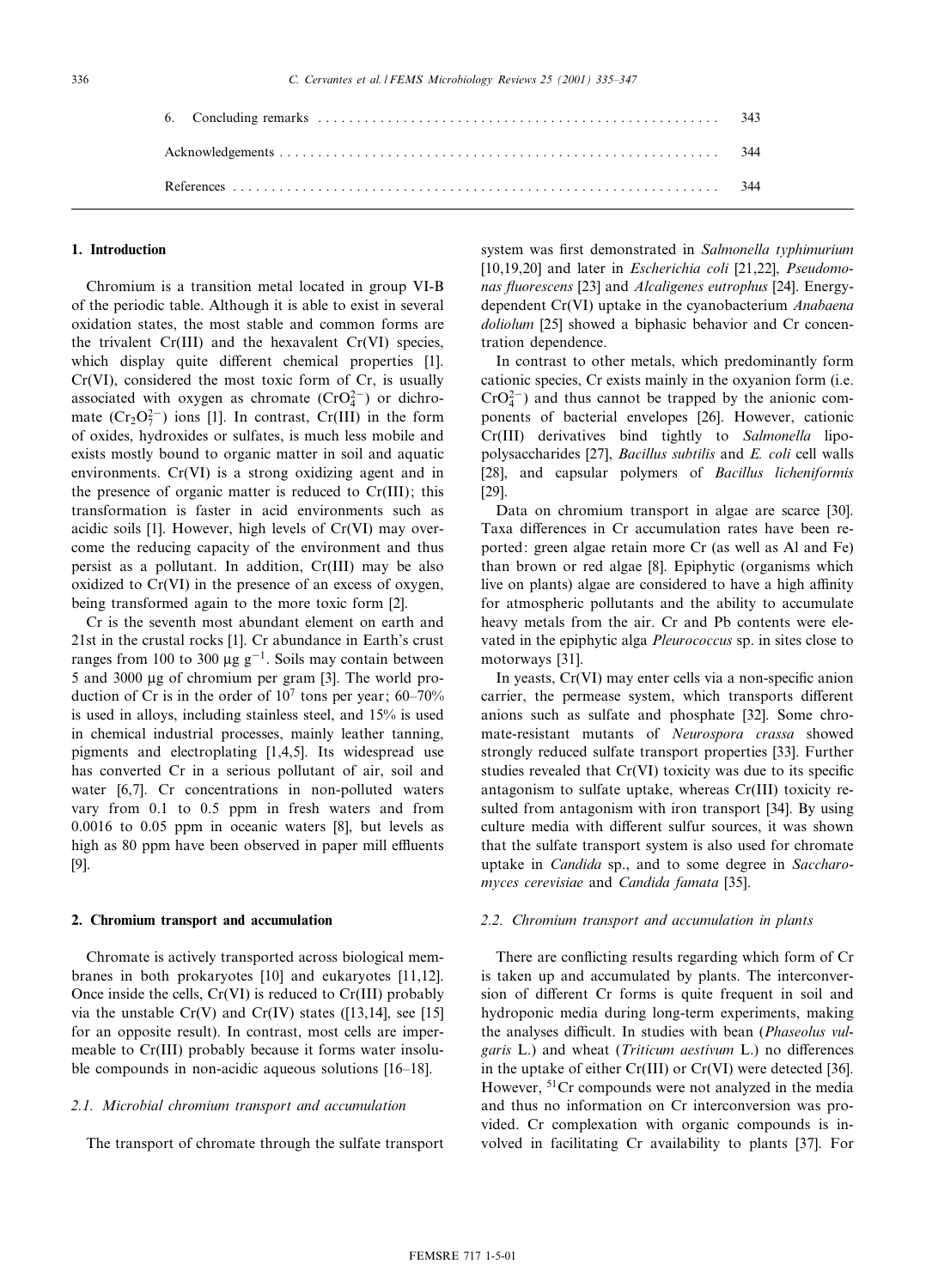instance, wheat (*Triticum vulgare*) plants grown in hydroponic cultures with CrCl<sub>3</sub> and oxalic acid, malate, or glycine accumulated more Cr in their roots than plants exposed to Cr alone.

Evidence for independent uptake mechanisms for  $Cr^{3+}$ and  $CrO_4^{2-}$  in plants has been presented. By using metabolic inhibitors, a substantial decrease in  $CrO_4^{2-}$  but not in  $Cr^{3+}$  uptake was observed in barley seedlings, indicating that Cr(VI) uptake depends on metabolic energy whereas Cr(III) uptake does not [38]. In contrast, an active uptake of both Cr species, slightly higher for  $Cr^{3+}$  than for  $CrO<sub>4</sub><sup>2–</sup>$ , has also been reported in the same crop [39]. As in microorganisms, the sulfate transport system is apparently involved in  $CrO_4^{2-}$  uptake by plants, since sulfate inhibits competitively  $CrO_4^{2-}$  uptake in barley seedlings [40].

The translocation and accumulation of Cr inside the plant depends on the oxidation state of the supply [41], the concentration of Cr in the media [42], as well as on the plant species. In seven out of 10 crop species analyzed, more Cr was accumulated when plants were grown with Cr(VI) than with Cr(III) [15]. By incubating barley seedlings with  ${}^{51}Cr^{3+}$  or  ${}^{51}CrO_4^{2-}$ , a higher content of  ${}^{51}Cr$  was found in shoots when provided as  $CrO_4^{2-}$ , suggesting that Cr is transported largely by the xylem [38].  $CrO_4^{2-}$  moves faster in the xylem than  $Cr^{3+}$  presumably because the latter is held up by electrostatic interaction with the vessel walls, as occurs for  $Ca^{2+}$  [38]. Controversial results emerged from experiments when plants were grown with either Cr(III) or Cr(VI) and only the Cr(III) form was found in their tissues [15]. These data suggest that Cr(VI) is transformed to Cr(III) mainly inside the root cells, but also in the aerial part of the plant.

Differential accumulation of Cr in plant organs has been observed. Roots accumulate 10^100 times more Cr than shoots and other tissues [15,37,38,43]. In bean, as few as 0.1% of total Cr accumulated is found in seeds, whereas roots concentrate 98% of total Cr uptake [36]. Shallari et al. [44], collecting plants growing in serpentine soils, found that Herniaria hirusta was a Cr high-accumulator. Also water hyacinth (Eichhornia crassipes) has shown a high capacity to accumulate Cr: 6 mg  $g^{-1}$  DW have been detected in roots of this plant growing in 10 ppm Cr(VI) [45]. Huge values of Cr accumulation (160–350 mg Cr/kg DW in roots and  $1.6-2.0$  mg Cr/kg DW in shoots) were observed for cauliflower, kale, and cabbage, plants known as sulfur-loving species, but not for peas, strawberry, or lettuce [15]. Brassica spp. showed a higher ability to take up and accumulate Cr and other heavy metals than other plant species [46]. The sulfate transport system may be responsible for the high Cr uptake of these plants.

#### 3. Chromium toxicity

As previously discussed, the biological effects of Cr de-

pend on its oxidation state: Cr(VI) is highly toxic to most organisms whereas Cr(III) is relatively innocuous [47,48]. Cr toxicity is related to the process of reduction of Cr(VI) to lower oxidation states, not necessarily to Cr(III) [49], in which free radicals are generated [50]. Reduction of Cr(VI) to Cr(III) has been reported in many biological systems; transient formation of  $Cr(V)$  is the most likely mechanism involved in Cr toxicity [49]. Cr(V) complexes are formed from Cr(VI) by physiological reducing agents such as NAD(P)H, FADH2, several pentoses, and glutathione [51,52]. These complexes react with  $H_2O_2$  to generate significant amounts of  $\bullet$ OH radicals with no associated generation of  $O_2^-$ . The  $\bullet$ OH radicals may trigger directly DNA alterations as well as other toxic effects [51].

Additional intracellular chromate-reducing agents are vitamins C and  $B_{12}$ , cytochrome P-450, and the mitochondrial respiratory chain [18]. Intracellular Cr(III) may be sequestered by DNA phosphate groups affecting replication, transcription and causing mutagenesis [53^56]. Oxidative damage on DNA is considered the basis of the genotoxic effects produced by  $Cr$  [57-59].  $Cr(III)$  may also react with carboxyl and sulfhydryl groups of enzymes causing alterations in their structure and activities [17]. Modification of the DNA polymerase and other enzyme activities may be caused by the displacement of magnesium ions by Cr(III) [60].

#### 3.1. Chromium toxicity in microorganisms

Toxic effects of Cr on bacteria and algae have been reviewed by Wong and Trevors [47]. In vivo generation of Cr(V) from Cr(VI) by the algae Spirogyra and Mougeotia has been described [14]. The growth of Chlorella vulgaris was unaffected by  $45-100$  ppm of Cr(III) or Cr(VI), whereas no growth of Scenedesmus acutus was detected at concentrations of Cr higher than 15 ppm [61]. However, Brady et al. [62] reported algal colony growth of *Scene*desmus and Selenastrum with 100 ppm Cr(III) but not with  $100$  ppm Cr(VI). The mechanism underlying the different sensitivity to Cr in algae remains to be elucidated.

A lengthening in the lag growth phase induced by Cr(VI) and a decreased growth rate caused by Cr(III) has been observed in *Euglena gracilis* [63]. Inhibition of growth in Euglena correlates with the arrest of cells in the G-2 phase of the cell cycle and inhibition of respiration and photosynthesis [64]. Cr(VI) also induced alterations in the cytoskeleton which may be involved in the loss of motility [65]. Inhibition of photosynthesis by Cr has also been reported for *Chlorella* [47] and *Scenedesmus* [66].

Light-grown Euglena cells were more sensitive to Cr(VI) than dark-grown cells (Fig. 1). Lower concentrations of Cr were well tolerated in both culture conditions (Fig. 1). In estuarine algae, Cr(VI) toxicity is inversely proportional to salinity [67,8]. In Scenedesmus, Cr and Cu showed a synergistic effect with Cd for growth inhibition [68].

In S. cerevisiae, chromate toxicity was stronger in cells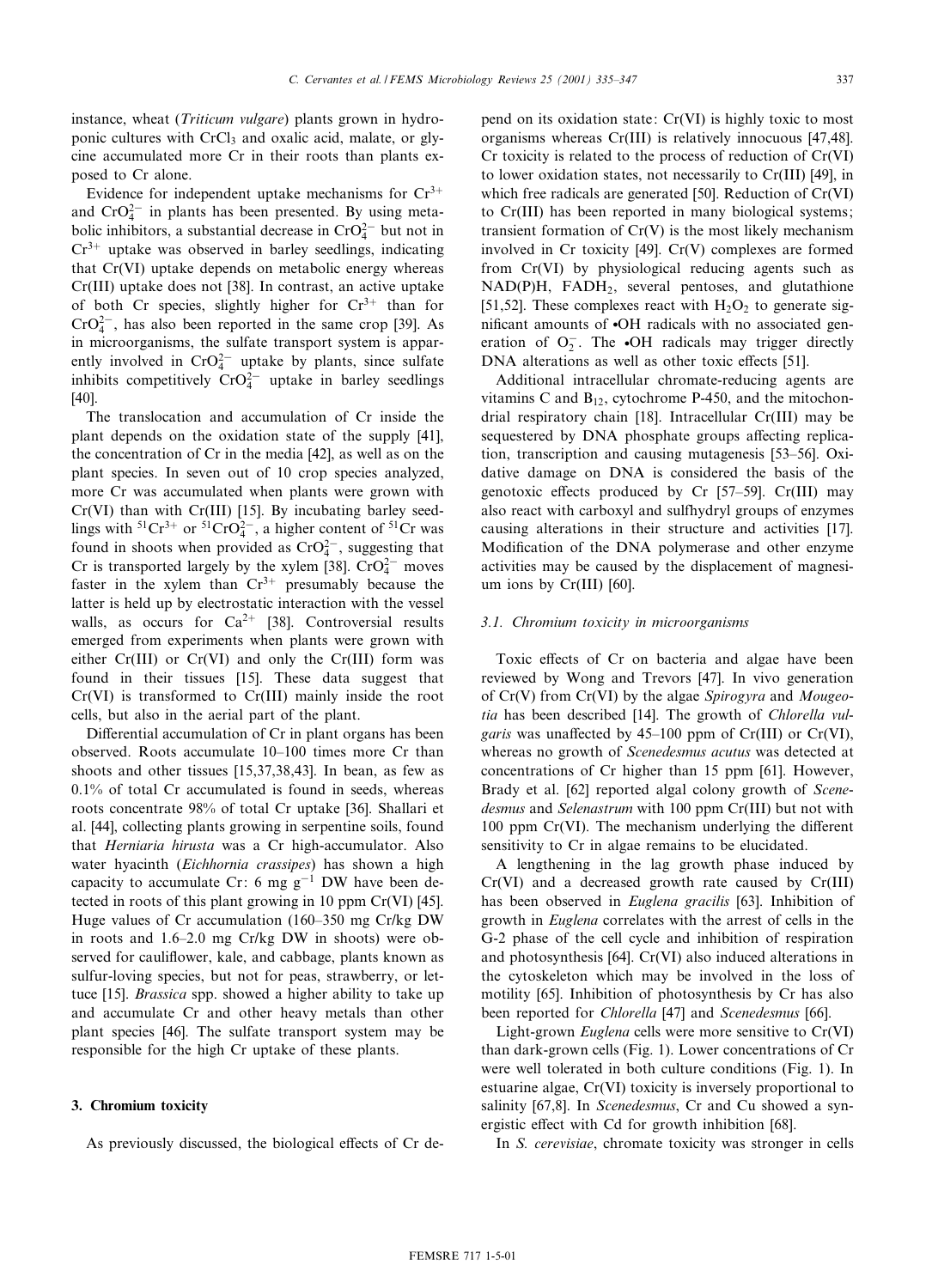

Fig. 1. Effect of chromate on the growth of *Euglena. E. gracilis* strain Z was cultured under white fluorescent light-dark (12 h/12 h) regime (A) or in complete darkness (B). Cultures were incubated at  $25^{\circ}$ C without shaking (A) or under orbital shaking (B) with the indicated K<sub>2</sub>CrO<sub>4</sub> concentrations. Cells were counted with a Neubauer chamber  $(n=3, \text{mean} \pm S.D.)$ . Cell viability: (A) control 98%, 10  $\mu$ M 96%, 100  $\mu$ M 91%, 1000  $\mu$ M 76%; (B) control 99%, 10 µM 99%, 100 µM 93%, 1000 µM 81%. Devars et al., unpublished data.

grown in non-fermentable carbon sources than in those grown in fermentable substrates [69]; other effects included inhibition of oxygen uptake [69,70] and induction of petite mutations. These results suggest that chromate targets specifically the mitochondria of S. cerevisiae [69]. Additional effects of Cr in S. cerevisiae include gene conversion  $[71,72]$  and mutation  $[71–73]$ .

## 3.2. Chromium toxicity in plants

Whereas Cr(VI) has been demonstrated to produce serious damage to living cells, it is considered that Cr(III) is less toxic because of its extremely low solubility, which prevents its leaching into ground water or its uptake by plants. However, studies in plants have shown that Cr(III) also produces serious problems in living tissues although at higher concentrations than Cr(VI). Barley seedlings grown with 100  $\mu$ M Cr(III) showed 40% of growth inhibition whereas inhibition caused by the same Cr(VI) level reached up to 75% in shoots and 90% in roots [38].

Progressive stages of chlorosis and necrosis are symptoms of Cr toxicity in plants. Barley plants exposed to 50 ppm Cr(VI) remained vital although with altered appearance; further exposure to 100 ppm caused a stressed appearance after 2 days, and after 7^10 days all barley plants died. Toxic symptoms produced by Cr(VI) are stronger than those caused by Cr(III), and occur earlier and at lower concentrations [74].

A decrease in protein content and in nitrate reductase activity analyzed in vitro has been reported [2]. Cr also elicits the synthesis of polyamines in barley; Cr(VI) was a faster and more efficient inducer of putrescine synthesis than Cr(III). Shortly after putrescine induction, decrease in growth, chlorosis, induction of leaf chitinase activity and later reduction of shoot growth and lowered water content in leaves were observed [74].

Micronuclei formation and chromosome aberrations have been observed in Vicia faba and Allium cepa root tips exposed to heavy metals [75,76]. Although micronuclei formation correlated with Cr levels detected in contaminated soils [77], the levels of other heavy metals present in the soil samples were not measured, and hence the possibility that the nuclear aberrations observed could be due to the presence of other heavy metals remains.

## 4. Resistance to chromium compounds

#### 4.1. Bacterial plasmid-mediated resistance

A variety of chromate-resistant bacterial isolates has been reported, including strains from environmental and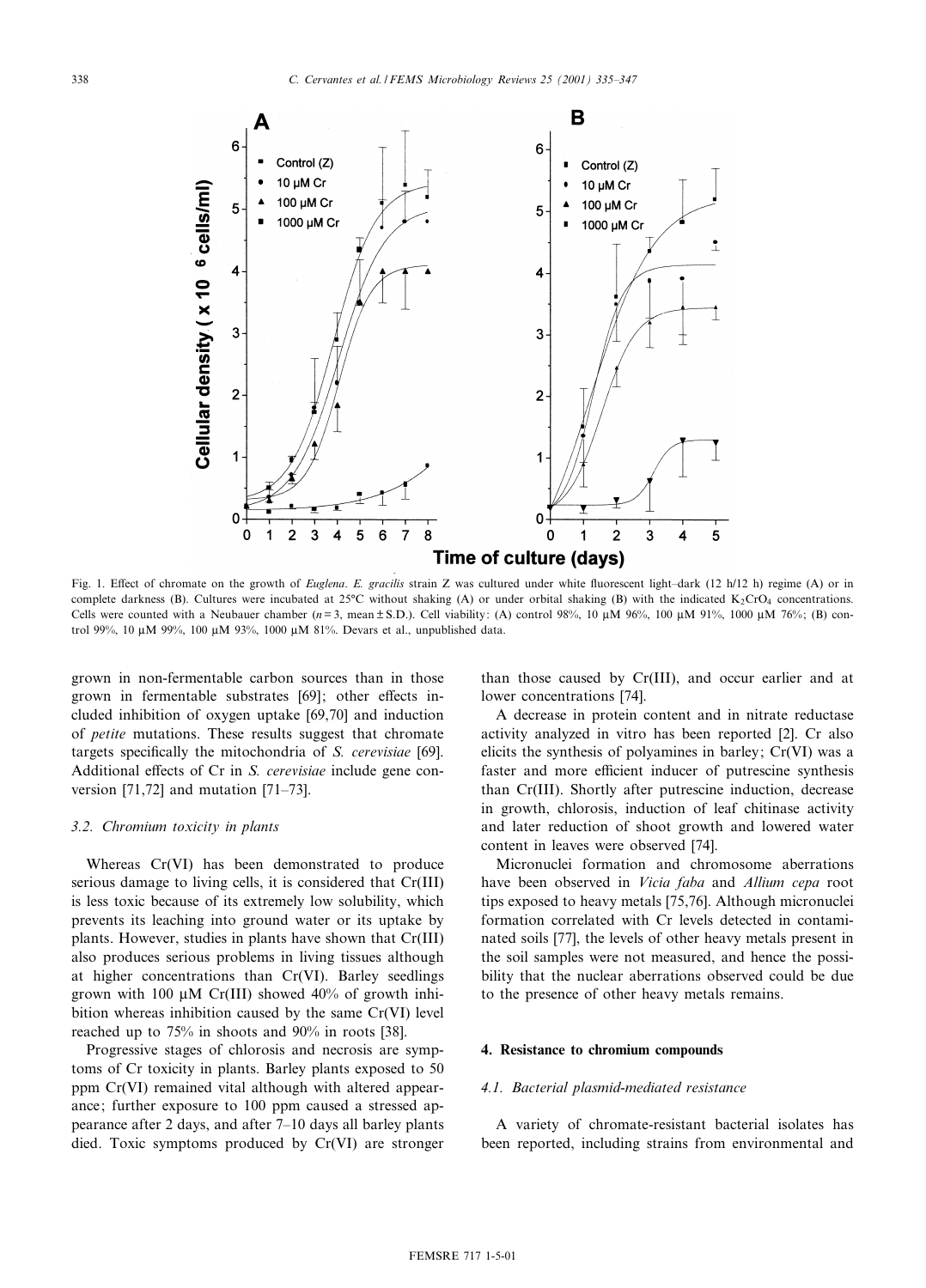

Fig. 2. Topological model of the ChrA chromate resistance protein from Pseudomonas aeruginosa. The scheme shows the amino acid sequence of ChrA (416 aa) and its probable location within the inner membrane (according to hydropathy profiles obtained with the DNAstar software). The model proposes 12 transmembrane spans (circled residues). Cytoplasmic (C) and periplasmic (P) numbered loops and the NH<sup>+</sup> and COO<sup>-</sup> ends are also shown. Basic residues  $(\Diamond)$ , probably involved in chromate binding, are highlighted.

clinical settings; in these natural isolates chromate tolerance is usually associated with plasmids [78]. The involvement of sulfate transport in plasmid-conferred chromate resistance has been ruled out in both  $P$ . *fluorescens* [23] and A. eutrophus [24]: resistant strains with plasmids transported sulfate with a similar kinetics to that shown by plasmid-less chromate-sensitive strains. Bopp and Ehrlich [79] also showed that Cr(VI) reduction is independent of the chromate resistance mechanism conferred by plasmid pLHB1 of P. fluorescens. Dhakephalkar et al. [80] reported that plasmid pARI180, from a Pseudomonas mendocina strain, determined both chromate resistance and reduction. The mechanism of resistance has not been elucidated yet.

Two plasmid-associated chromate resistance determinants have been analyzed to the molecular level: those from plasmids pUM505 of P. aeruginosa [81] and pMOL28 of A. eutrophus [82]. The chromate resistance chrA genes were cloned and sequenced. From the nucleotide sequence it was deduced that pUM505 and pMOL28 encode hydrophobic proteins, named ChrA, of 416 and 401 amino acid residues, respectively [81,82]. The ChrA polypeptides shared 29% of identical residues (Table 1). ChrA from both Pseudomonas and Alcaligenes were expressed in E. coli but they did not confer Cr resistance in this host [81,82]. A second gene, chrB, was found in the Alcaligenes determinant but not in that of Pseudomonas and was assigned a role in the regulation (induction) by chromate of the resistance phenotype [82].

Based on their amino acid composition and hydropathic profiles, ChrA from both *Pseudomonas* and *Alcaligenes* are considered as membrane proteins probably having 12 transmembrane spans (Fig. 2) [78], as has been shown for other inner membrane transport proteins [83]; Nies et al. [84] suggested that the ChrA proteins have only 10 transmembrane spans. Further ChrA homologs have been found from protein sequence databases, including cyanobacterial and Archaeal outputs (Table 1). The role of these putative ChrA homologs in chromate resistance has not been established. Sulfur-regulated protein SrpC from a

Table 1 Similarity of ChrA protein homologs

| Protein (bacteria)             | Size $(aa)$ | Identical amino acids $(\%)^a$ | Hydrophobic amino acids $(\%)$ | Reference |  |  |  |
|--------------------------------|-------------|--------------------------------|--------------------------------|-----------|--|--|--|
| ChrA (P. aeruginosa)           | 416         | $\overline{\phantom{0}}$       | 63                             | [81]      |  |  |  |
| $ChrA (A. \textit{eutrophus})$ | 401         | 29                             | 63                             | [82]      |  |  |  |
| SrpC (Synechococcus)           | 393         | 23 <sup>b</sup>                | 58                             | [85]      |  |  |  |
| $X^*$ ( <i>Synechocystis</i> ) | 399         | 30                             | 60                             | [131]     |  |  |  |
| MJ0718 (Methanococcus)         | 402         | 26                             | 60                             | [132]     |  |  |  |
| ArsB $(E. \text{ coli})^c$     | 429         | 20                             | 62                             | [133]     |  |  |  |
|                                |             |                                |                                |           |  |  |  |

<sup>a</sup>As compared with *P. aeruginosa* ChrA protein.

<sup>b</sup>Shares 62% identity with A. eutrophus ChrA protein.

 $c$ Membrane protein from the arsenic-resistance operon of E. coli plasmid R773.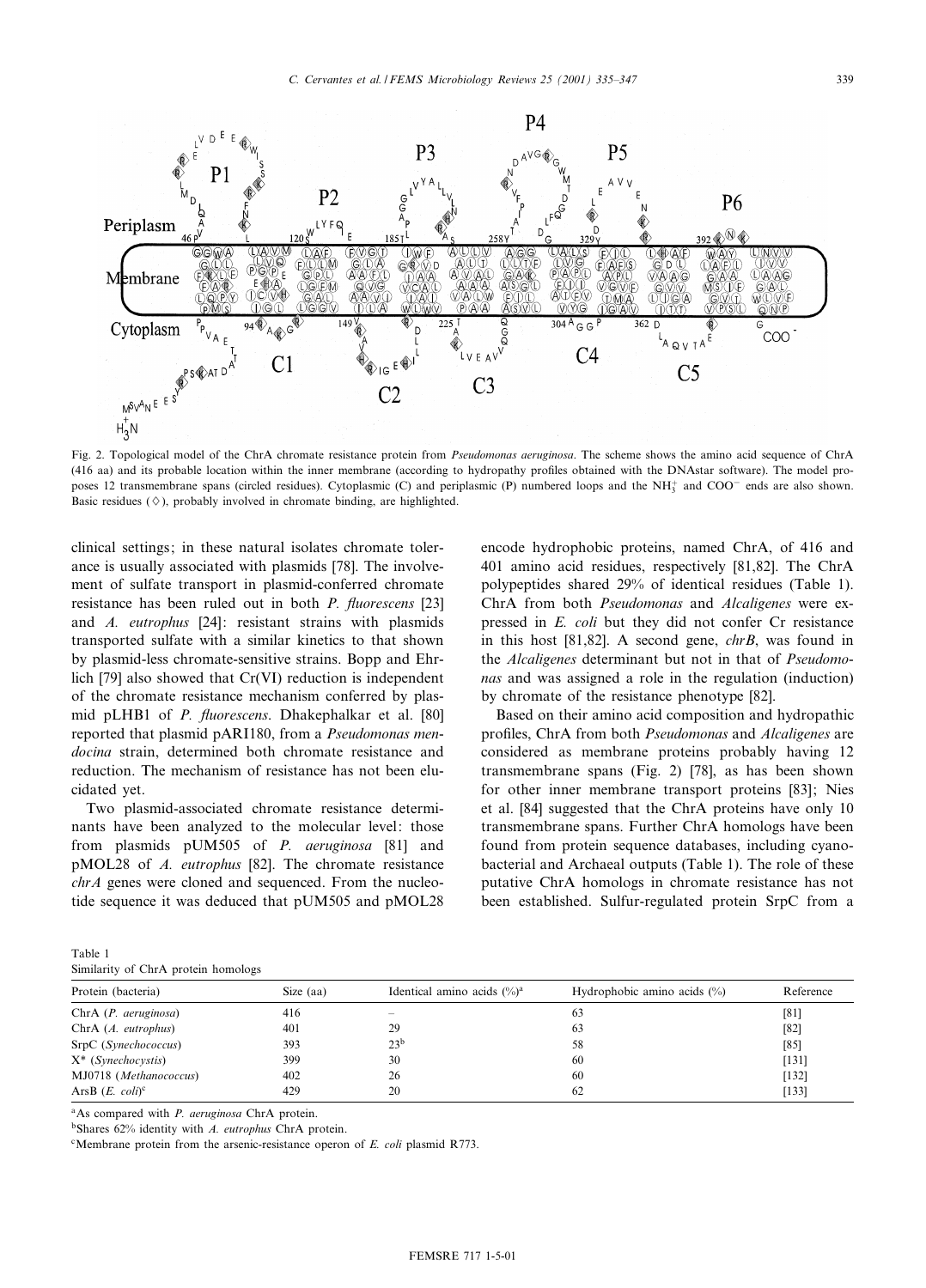

Fig. 3. Chromate uptake by P. aeruginosa. Intact cells (A) or everted membrane vesicles (B) of chromate-sensitive PAO1 strain ( $\bullet$ ) and chromate-resistant PAO1(pCRO616) strain ( $\blacksquare$ ) were tested. A: Bacterial suspensions of exponential phase cultures were incubated at 37°C with 50 µM Na<sup>51</sup>CrO<sub>4</sub> and the radioactivity incorporated to cells was measured after filtration. B: Everted membrane vesicles were incubated with 10  $\mu$ M Na<sup>51</sup>CrO<sub>4</sub> and processed as in (A). Alvarez et al., unpublished data.

plasmid of the cyanobacterium Synechococcus also showed similarity to ChrA (Table 1); SrpC seems to be involved in sulfate transport, but not in chromate resistance [85]. Amino acid composition and hydropathic profiles of ChrA are similar to those from ArsB, the inner membrane protein of the arsenic resistance operons which extrudes arsenite in several bacterial species [86] (Table 1). ArsB also possess 12 transmembrane segments  $[86]$ . Thus, a chromate efflux system was postulated as the mechanism of chromate resistance by ChrA [78].

In agreement with its apparent membrane location, ChrA caused a diminished chromate uptake in Pseudomonas-resistant strains [81,87] (Fig. 3A). Similar results were also found in Alcaligenes [82]. A reduced chromate uptake has also been observed in plasmid-containing cells of P. fluorescens [23] and Enterobacter cloacae [88]. Nies et al. [84] suggested that ChrA proteins may function as chromate/sulfate antiporters although no experimental evidence has been obtained in that direction.

Using everted membrane vesicles it was recently demonstrated that resistance to chromate conferred by ChrA in P. aeruginosa is based on an efflux system that extrudes chromate from the cytoplasm [87]. Vesicles obtained from the resistant strain accumulated significantly more chromate than those from the sensitive one (Fig. 3B). Cr accumulation followed a Michaelis^Menten kinetics with a  $K<sub>m</sub>$  of 0.12 mM chromate; interestingly, this  $K<sub>m</sub>$  value was similar to that of  $0.14$  mM reported for the efflux of arsenite by ArsB [89]. It was also shown that chromate efflux is dependent on NADH addition and it was abolished by respiratory-chain inhibitors and uncouplers, suggesting that chromate efflux depends on the membrane potential [87]. Chromate efflux by membrane vesicles was also inhibited by sulfate, suggesting that ChrA binds sulfate.

#### 4.2. Bacterial Cr(VI) reduction

Reduction of Cr(VI) to less toxic Cr(III) has been suggested as an additional chromosome-encoded chromateresistance mechanism, in addition to the plasmid-encoded tolerance (reviewed by Cervantes and Silver [78] and Ohtake and Silver [90]). E. cloacae HO1 strain, described as chromate-resistant [91], is the most studied example of Cr(VI)-reducing bacteria [90]. Bacillus sp. QC1-2, a strain isolated from a Cr-polluted zone, was also selected by its ability to both tolerate chromate and reduce Cr(VI) to Cr(III) (Fig. 4) [92]. A Cr(VI)-reducing activity was found in both soluble and membrane fractions of Desulfovibrio vulgaris [93]. Cytochrome  $c3$  was reported to catalyze  $Cr(VI)$  and uranium  $[U(VI)]$  reduction in *D. vulgaris* [94], suggesting that this cytochrome may function as both U(VI) and Cr(VI) reductase.

# 4.3. Chromium resistance in algae

Only a few reports on Cr resistance in algae have been



Fig. 4. Chromate reduction by Bacillus sp. QC1-2. Cell suspensions (ca.  $1 \times 10^9$  cells ml<sup>-1</sup>) containing 0.3 mM chromate were incubated at 30<sup>o</sup>C for the indicated times. After centrifugation,  $Cr(VI)$  was quantified in the supernatant  $(O)$  and in the pellet  $(+)$ . Total chromium was also measured in the supernatant  $(\blacksquare)$ . Total chromium and Cr(VI) were measured by atomic absorption spectrophotometry and by a spectrophotometric method using diphenylcarbazide, respectively; Cr(III) was obtained by the difference between total chromium and Cr(VI). Adapted from Campos et al. (1995) with permission.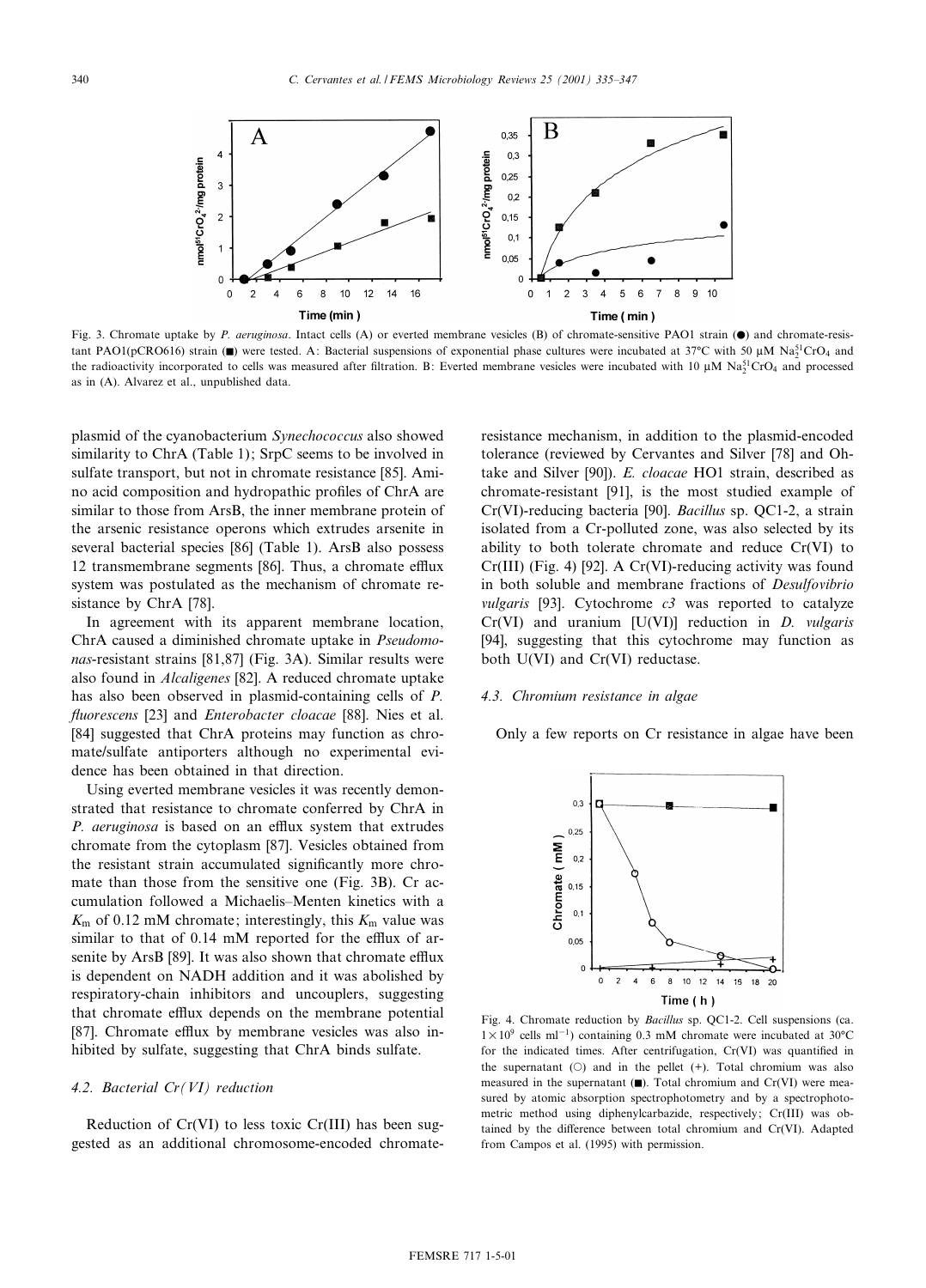published and no details on tolerance mechanisms are known. S. acutus develops tolerance to Cr(VI) after being treated with chromate, leading to a Cr-tolerant progeny by sexual reproduction; with chromate, asexual reproduction does not occur [95]. Induction of plastid-deprived gametes is favored in the presence of Cr [66]. Such interference of Cr with plastidial metabolism has been described in Scenedesmus [96], Chlorella [97], and Euglena [64]. Interestingly, tolerance to Cr(VI) in Scenedesmus is not related to a decreased metal uptake [98]. The Cr-tolerant strain is less sensitive to copper but not to zinc [99]. S. acutus cultured in the presence of Cr(VI) forms aggregates; when the aggregates break up, biflagellated cells are released, allowing the cell to survive [95].

Analysis of metal pollution in a river, receiving waste from a paper mill, revealed that Cr reached toxic values of  $20-80$  ppm at the point of discharge and 1 km away [9]. Several algae showed tolerance to these Cr levels, which promoted increased populations, particularly of Oscillatoria, Phormidium, Scenedesmus and Pandorina [9].

## 4.4. Chromium resistance in fungi

Chromium resistance has been described in filamentous fungi and yeasts, either by mutagenic induction of laboratory strains [33,100] or through the isolation of Cr-resistant organisms from Cr-contaminated environments [35,101–103]. In the filamentous fungus N. crassa, chromate-resistant mutants induced by UV treatment were defective in sulfate transport [33]. Previous observations linked a defect in sulfate uptake of S. cerevisiae to an increased resistance to chromate and selenate, ions that share the same permeases [104-106]. It was proposed that this defect caused S. cerevisiae to down-regulate its sulfate uptake system; this lowered available sulfur led to the replacement of non-essential sulfur amino acids in proteins, resulting in a significantly lower cysteine content compared to other eukaryotes [107].

In Schizosaccharomyces pombe, UV- and nitrosoguanidine-mutagenesis led to the isolation of chromate-sensitive and -tolerant mutants [100]. Growing cells of the sensitive mutant exhibited high accumulation of total Cr, whereas those of the resistant mutant showed a significantly lower accumulation of the metal. These observations suggested that chromate resistance was due to reduced uptake of the metal [100]. The analysis of chromate-sensitive mutants of S. cerevisiae showed the involvement of at least six loci in the maintenance of wild-type levels of resistance to chromate [108]. One of these loci was identified as  $LYS7$  [108], which is the structural gene for homocitric dehydratase, an enzyme involved in lysine biosynthesis; however, the role of this enzyme in Cr detoxification is unclear.

Mutants of S. cerevisiae devoid of vacuolar structures or deficient in specific protein subunits of the vacuolar  $(V)$ -H(+) ATPase showed increased sensitivity to chromate and tellurite; such sensitivity was associated to an in-

Fig. 5. Interactions of Candida cells with chromium. A: Distribution of chromium during the growth of *Candida* sp. strain RR1.  $(\bullet)$ , Cr(VI) or  $(\blacklozenge)$ , Cr(III) remaining in the spent medium;  $(\blacktriangle)$ , total Cr in the biomass. B: Decrease of Cr(VI) in Cr-contaminated soil inoculated with strain RR1. (O), Non-inoculated control;  $(\triangle)$ , inoculated soil;  $(\square)$ , inoculated soil with 2 mM sodium azide. Chromium was measured as described in Fig. 4. Ramírez-Ramírez et al., unpublished results.

creased accumulation of Cr and Te [109]. The accumulation of both Cr and Te occurred mainly in the cytosol, whereas detoxification was influenced by the presence of a functionally active vacuole [109].

Yeast strains isolated from Cr-contaminated environments include the genus *Candida*  $[35,101-103]$  and to a minor extent Rhodosporidium [35]. These yeasts are resistant to high concentrations of chromate as compared to the most common S. cerevisiae, which is more sensitive [35,101–103]. In some species of *Candida* and *Rhodospori*dium, the general mechanism of chromate resistance is related to reduced ion uptake, rather than to biological reduction of  $Cr(VI)$  to  $Cr(III)$ , since  $Cr$  accumulation was much higher in chromate-sensitive yeasts S. cerevisiae and C. famata [35,101].

Strain RR1 of *Candida* sp., isolated from a leather tanning plant, was able to grow in the presence of 2 mM chromate. RR1 caused the removal of about 60% of total Cr(VI) initially present in the medium after 14 h incubation [103] (Fig. 5A). Laboratory strains of the zygomycete fungus Mucor rouxii and the yeasts Candida albicans, S. cerevisiae and Yarrowia lipolytica were unable to grow

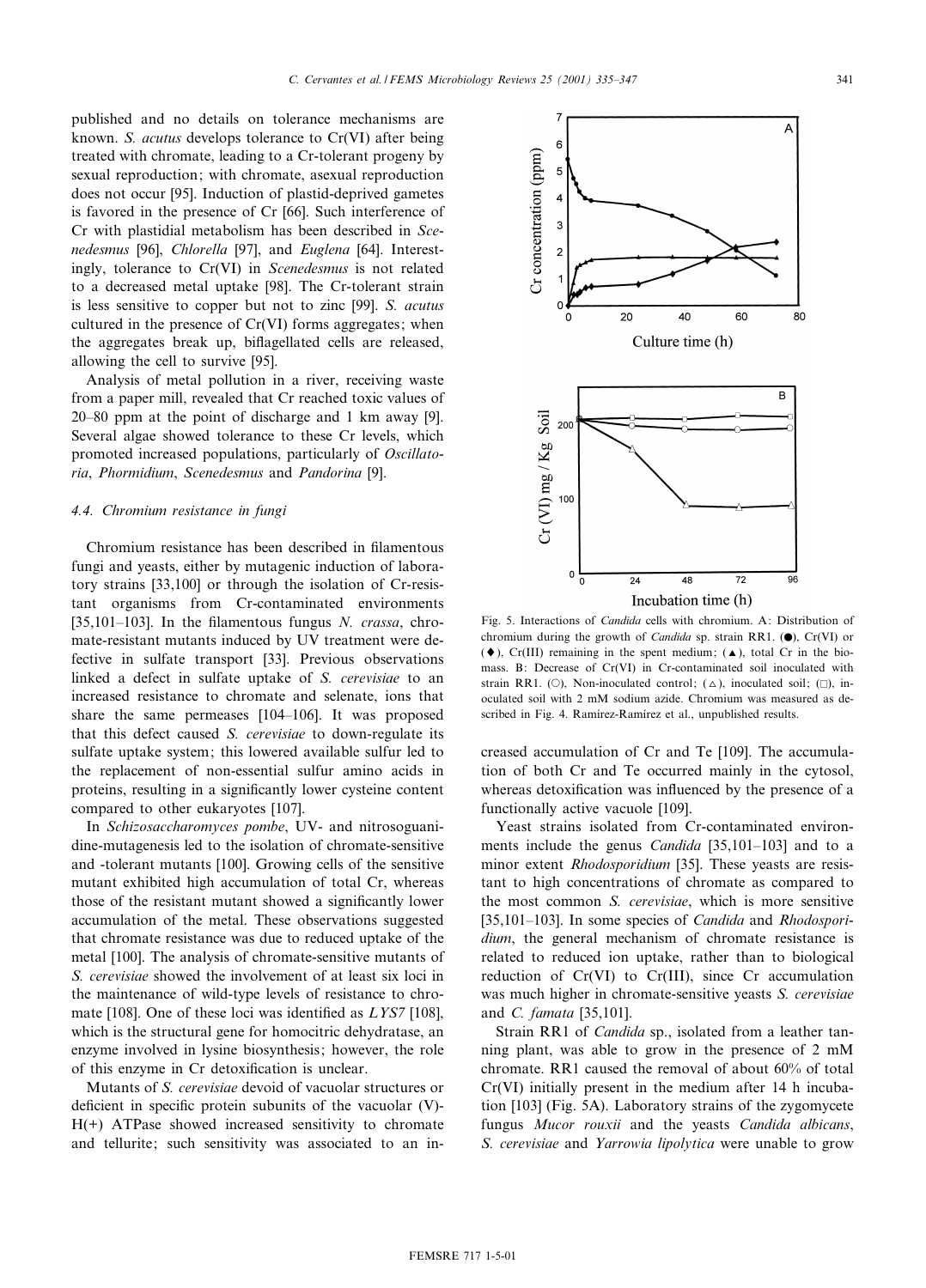under these conditions and showed no effect on the concentration of chromate in the medium [103]. When Candida strain RR1 was cultured for longer periods with chromate, there was a further increase in ion removal that correlated with the appearance of Cr(III) in the medium (Fig. 5A). These observations indicated that in strain RR1 exists a causal correlation between Cr(VI) reduction and Cr(VI) resistance.

# 4.5. Chromium resistance in plants

The mechanisms of Cr resistance in plants have not been elucidated. The observation that members of the Brassicaceae family are high Cr accumulators makes these plants suitable models for the analysis of Cr resistance mechanisms [15]. Natural resistance to heavy metals has been observed in liverworts growing in contaminated soils and in aquatic macrophytes growing in polluted waters [44,110-112]. From these studies, a correlation between contents of Cr in soil and the presence of the macrophyte Comocephalum conicum has been established, suggesting that this plant may be useful in monitoring soil contamination by metals [111].

Plants may also be able to reduce  $Cr(VI)$  to  $Cr(III)$ , a detoxification reaction that very likely occurs in roots, and that may be catalyzed by Cr reductases similar to those found in bacteria. However, no such enzymes have been identified in plants [45].

## 5. Bioremediation of chromium pollution

Chromium, with its great economic importance in industrial grounds, is a major metal pollutant of the environment [113]. To our knowledge, no large-scale processes to bioremediate Cr pollution have been implemented. Thus, we will describe some laboratory demonstrations of Cr decontamination with microorganisms and plants which might be applicable to Cr bioremediation. Biological reduction of Cr(VI) to Cr(III) is a potentially useful mechanism to detoxify Cr pollution and to bioremediate contaminated wastes [90,114]. However, as Cr(III) is also harmful to several organisms, the reduction of Cr(VI) together with Cr(III) compartmentation could be a valuable

Table 2  $\text{costrial } Cr(VI)$  reduct strategy to control Cr dispersion. Subcellular compartmentation may be carried out more efficiently by plants.

## 5.1. Bioremediation with bacteria

The Cr(VI)-reducing ability found in some bacteria (Table 2) has raised the possibility of using these microorganisms as a biotechnological tool for remediation of chromate-polluted zones [90,114-116]. The main advantages of using bacterial Cr(VI) reduction are that it does not require high energy input nor toxic chemical reagents and the possibility of using native, non-hazardous strains. Several microbiological strategies to remove chromate involving Cr(VI) reduction have been extensively reviewed by Ohtake and Silver [90] and will not be detailed here.

A distinct type of bacterial interaction with Cr is extracellular precipitation. Since insoluble metallic complexes are usually less toxic than ionic forms, precipitation is considered a detoxification mechanism [117]. Precipitation of Cr has been reported in anaerobic Clostridium [118] and by sulfate-reducing bacteria [119].

Engineering of bacterial heavy-metal resistance genes have resulted in the generation of biosensors for several toxic metals [120]. Peitzsch et al. [121] reported a chromate sensor consisting of the transcriptional fusion of *chr* chromate-resistance genes and  $lux$  reporter genes. These fusions, expressed in A. eutrophus, responded to micromolar concentrations of chromate and dichromate ions but were 10 times less sensitive to Cr(III) compounds; moreover, no signal was observed with other oxyanions. The authors proposed that this biosensor may be used to monitor chromate levels in industrial sewage waters [121].

# 5.2. Bioremediation with algae

Adsorption of Cr(III) by heat-dried biomass of the cyanobacterium Phormidium laminosum has been reported [122]. Binding of Cr(III) by microalgae was enhanced at lower pH values (from 3.5 to 5.5) than that of Cr(VI), which was in turn favored at pH 2.0 or lower [123]. These results demonstrate that optimal pH for bioremoval also depends on the oxidation state of Cr. Reduction of Cr(VI) to Cr(III) was increased from 25 to  $55^{\circ}$ C [123].

The filamentous alga Cladophora accumulated several

| <b>FLOPELIES</b> OF Dacterial CI(VI) reductases |                      |                 |                |                      |           |  |  |  |
|-------------------------------------------------|----------------------|-----------------|----------------|----------------------|-----------|--|--|--|
| Bacteria                                        | Reduction conditions | Enzyme location | Electron donor | Molecular mass (kDa) | Reference |  |  |  |
| E. cloacae                                      | Ana                  | M               | <b>NADH</b>    | ND                   | [91]      |  |  |  |
| Pseudomonas ambigua                             | Aer                  |                 | NAD(P)H        | 65                   | [134]     |  |  |  |
| Bacillus sp.                                    | Aer and Ana          |                 | NADH           | 44                   | [135]     |  |  |  |
| P. fluorescens                                  | Aer and Ana          | M               | ND.            | ND                   | [79]      |  |  |  |
| P. putida                                       | Aer                  |                 | NAD(P)H        | ND                   | [136]     |  |  |  |
| E. coli                                         | Aer and Ana          |                 | ND.            | ND                   | [137]     |  |  |  |
| D. vulgaris                                     | Ana                  | S and M         | H <sub>2</sub> | ND                   | $[93]$    |  |  |  |

Abbreviations: Ana, anaerobic; Aer, aerobic; M, membrane; S, soluble; ND, non-determined.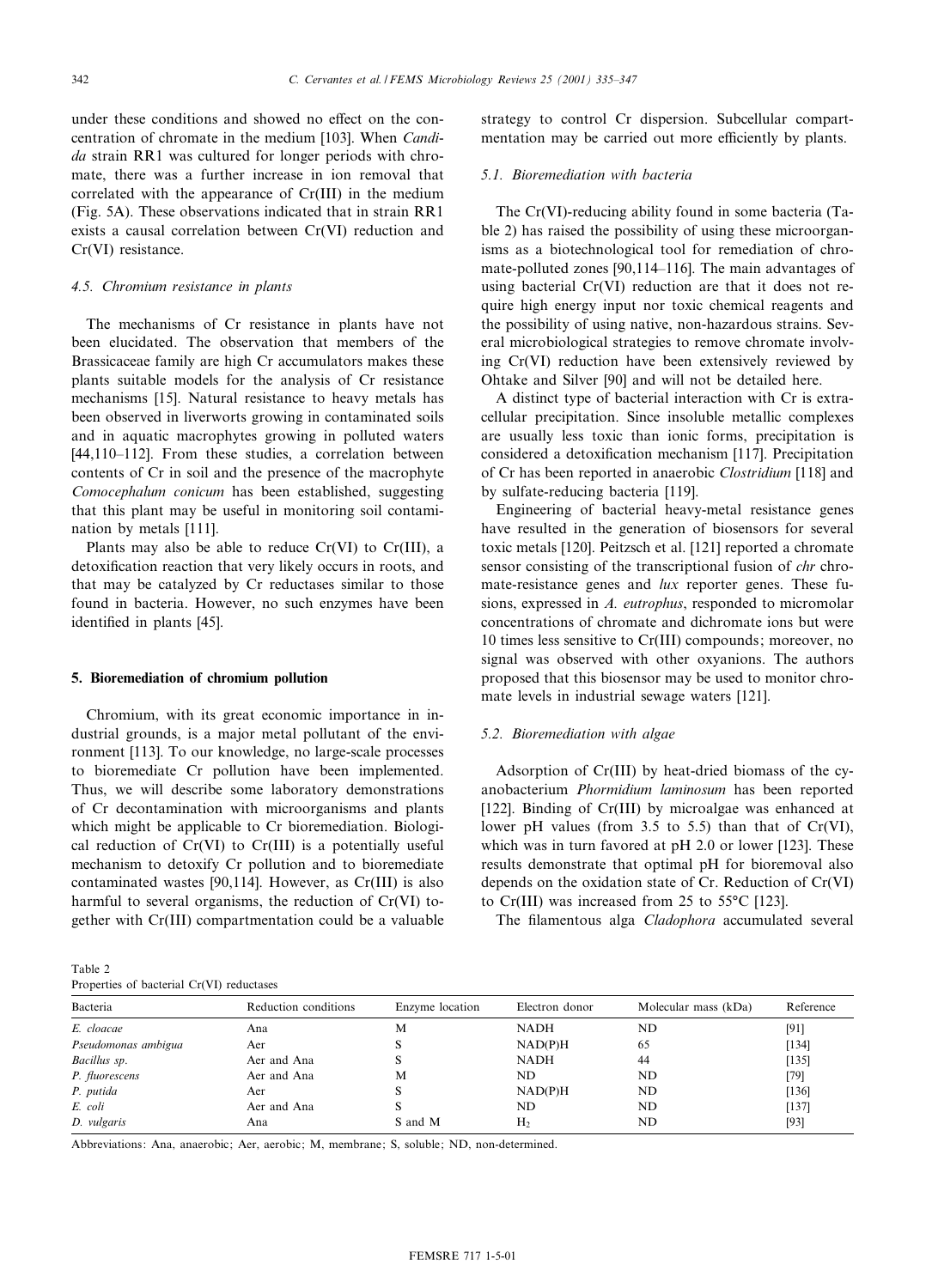heavy metals, but Cr was the metal with the higher accumulation and the faster uptake rate (72% after 15 min) [124]. Selenastrum removed 39% of the Cr in solution from samples of a post-anaerobic digester in a tannery effluent [62]. Cr(III) was effectively removed  $(83-99%)$  in laboratory tests by Scenedesmus, Selenastrum and Chlorella, whereas Cr(VI) was removed in a surprisingly lower degree  $(18-22%)$  [62]. The lower Cr removal from wastewater in comparison to artificial solutions may be due to competition with chelating compounds including organic matter. Using immobilized cells in columns with kappacarragenan (fluidized bed) or polyurethane foam (packed bed), C. vulgaris removed 48 and 34% of Cr, respectively, whereas S. acutus removed 36 and 31% [61]. Since the Cr concentration used was well above the level of industrial effluents, a possible use of immobilized algae in wastewater treatment seems viable.

The removal of Cu, Ni, Al and Cr by the red alga Cyanidium caldarium from acidic mine wastes occurs by cell surface precipitation of metal-sulfide microcrystals [125]. Thus, this alga may be a suitable organism for removal or recovery of metals from heavy-metal-polluted wastewaters.

# 5.3. Bioremediation with fungi

Yeasts and filamentous fungi also offer a viable alternative for the bioremediation of waters and soils polluted by Cr. However, no practical use of fungal cells in Cr bioremediation has been reported. Many fungi contain chitin, the homopolymer of N-acetylglucosamine, and chitosan, a heteropolymer of N-acetylglucosamine and glucosamine, as an integral part of their cell wall structure. The deacetylated amino groups of glucosamine may act as binding sites for metals [113]. In addition, a new siderophore type, named rhizoferrin, which shows increased Cr(III) biosorption, has been identified in Mucorales. Rhizoferrin is a polycarboxylate siderophore that is able to bind Fe(III), Cr(III), and Al(III). Trivalent Cr and Al should not be reduced under physiological conditions. These metals remain bound to the siderophore and may be accumulated by the cells in a further stage; for some microorganisms this can be a mechanism of resistance to toxic metals [113].

Chemically treated mycelia from Mucor mucedo and Rhizomucor miehei efficiently bind Cr [126]. The biomasses obtained from Rhizomucor arrhizu, Candida tropicalis and Penicillium chrysogenum were excellent biosorbents of Cr [26]. Aspergillus carbonarius NRC401121 adsorbs Cr from solution and the amount of adsorbed metal per biomass unit increased with a decrease in the biomass concentration [127]. Mucor hiemalis MP/92/3/4 was also able to accumulate substantial amounts of Cr. Binding of Cr(III) by M. hiemalis seemed to be mainly a passive biosorption to the cell wall, whereas for the uptake of Cr(VI) intracellular accumulation as well as biosorption are possible [113]. S. cerevisiae and Candida utilis have the ability to sorb Cr(VI) and the sorption capacity of dehydrated cells is considerably higher than that of intact cells [128].

Although in most cases Cr accumulation in the chromate-resistant fungi was lower than in chromate-sensitive strains, the biosorption and bioaccumulation processes were similar [100]. In the context of bioremediation, the biosorption ability of chromate-resistant mutants could be combined with their ability to reduce chromate. Chromate-resistant strains of Aspergillus spp. [129] and Candida spp. [103], isolated from Cr-polluted environments, have shown Cr(VI)-reducing activity. As previously mentioned, the latter strain caused a decrease in Cr(VI) from the culture medium which was accompanied by the appearance of Cr(III) (Fig. 5A). This Candida spp. strain also decreased by 40% the amount of Cr(VI) when incubated in Cr-contaminated soil (Fig. 5B). This observation suggests that Cr-resistant fungi with Cr(VI)-reducing activity have a good potential for bioremediation of Cr-polluted soils.

## 5.4. Bioremediation with plants

Although the use of plants to remediate contaminated soils (phytoremediation) is in its initial stages of research and development, it is a possibility for the detoxification of heavy-metal-polluted areas. This technology is based on the ability of the plant to absorb, sequester, and/or transform a contaminant [130]. Plants, because of their size, can be easily managed, their distribution can be controlled, and they can be readily processed for recovering valuable metals. As mentioned above, the macrophyte C. conicum has been proposed as a tool for monitoring soil contamination by Cr [111].

In contrast to cadmium and mercury, in which several strategies have been successfully applied to generate plants able to accumulate or transform these metals [130], there are only a few reports on Cr phytoremediation. Recent works provide evidence that some members of the Brassicaceae family [15,46], as well as water hyacinth [45], could be high Cr accumulators. Although these plants do not fulfill the hyperaccumulator criteria, since they do not accumulate higher levels of Cr in their shoots, they seem currently the best option available as Cr phytoremediators. The reduction of  $Cr(VI)$  to  $Cr(III)$  by these plants [15] will obviously not terminate the problem of Cr contamination, since Cr(III) is also detrimental for plant growth; however, their use will produce a less harmful and more manageable compound.

# 6. Concluding remarks

Microbes and plants display diverse interactions with Cr in the environment. Bacterial plasmid-encoded chromate resistance genes have been cloned and sequenced. The mechanism of tolerance is based on the efflux of chromate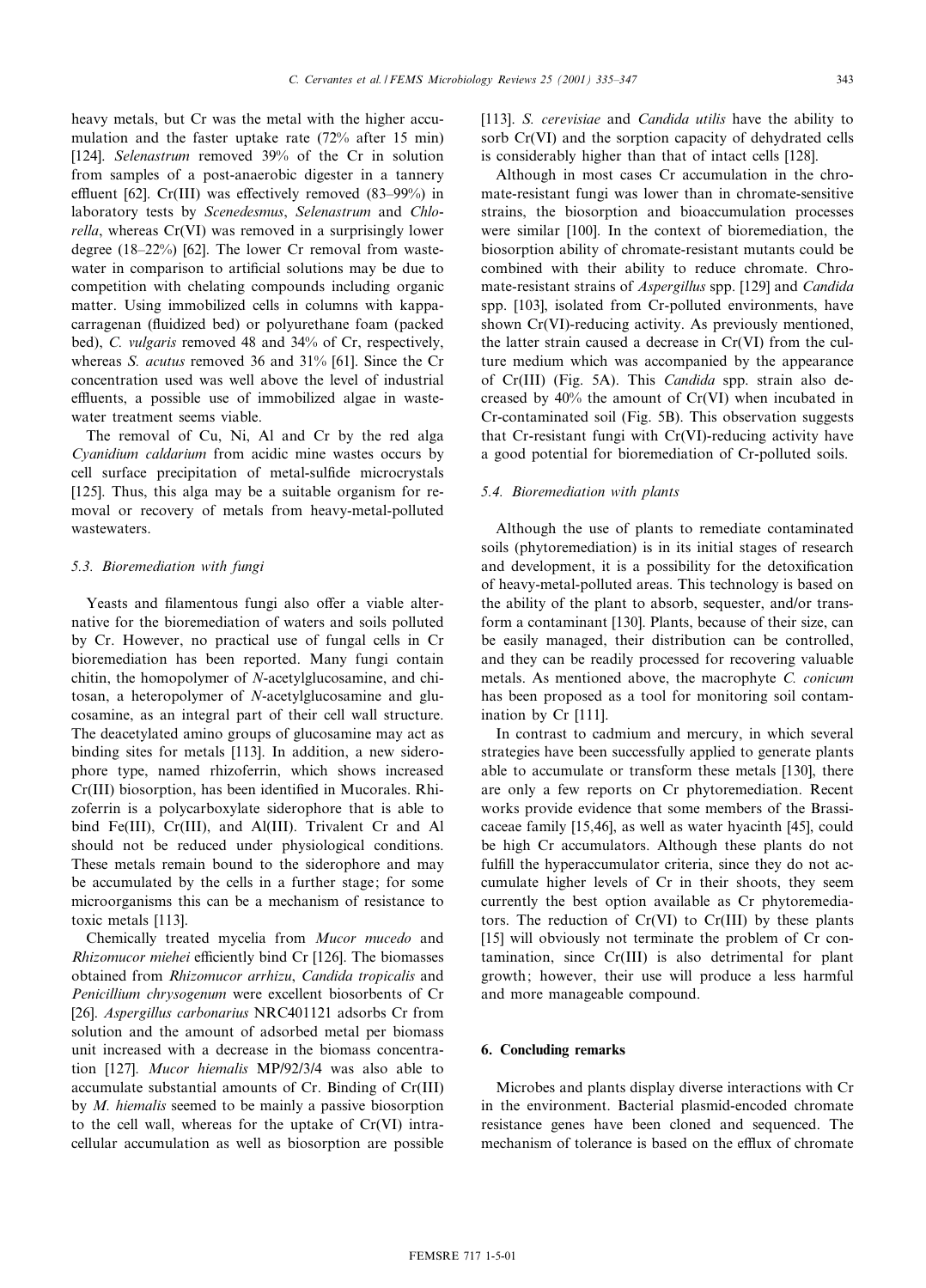ions. Cr(VI) reduction by bacteria has been largely postulated as a good candidate for bioremediation. In the case of fungi, most of the reports link chromate resistance to modifications in ion uptake systems. A few studies describe Cr(VI)-reducing activities in fungi and plants (but not in algae yet) and the possible relationship of this process with chromate resistance and bioremediation. Algal and fungal biomasses have proven useful in biosorption studies for the removal of Cr from contaminated sources. Although still poorly understood, plant Cr bioaccumulators seem promising as Cr bioremediation tools.

## Acknowledgements

The authors gratefully acknowledge support from CONACYT (México) to C.C. (31402N), J.C.G. (CAMGJ-32884), S.D. (26105N) and H.L.T. (25199N); from CIC-UMSNH to C.C and J.C.G.; from PAEP-UNAM to S.D. (002323); from DGAPA-UNAM to H.L.T. (IN205697); from Universidad de Guanajuato and CONCYTEG to F.G.C. and J.C.T.G.

#### References

- [1] McGrath, S.P. and Smith, S. (1990) Chromium and nickel. In: Heavy Metals in Soils (Alloway, B.J., Ed.), pp. 125-150. Wiley, New York.
- [2] Vajpayee, P., Sharma, S.C., Tripathi, R.D., Rai, U.N. and Yunus, M. (1999) Bioaccumulation of chromium and toxicity to photosynthetic pigments, nitrate reductase activity and protein content of  $Ne$ lumbo nucifera Gaertn. Chemosphere 39, 2159-2169.
- [3] Shewry, P.R. and Peterson, P.J. (1976) Distribution of chromium and nickel in plants and soil from serpentine and other sites. J. Ecol. 64, 195^212.
- [4] Stern, R.M. (1982) Chromium compounds: production and occupational exposure. In: Biological and Environmental Aspects of Chromium (Langard, S., Ed.), pp. 5^47. Elsevier, Amsterdam.
- [5] Papp, J.F. (1985) Chromium. In: Mineral Facts and Problems. Bureau of Mines bulletin 675 (Knoerr, A.W., Ed.), pp. 139-155. U.S. Government Printing Office, Washington, D.C.
- [6] Khasim, D.I., Kumar, N.V. and Hussain, R.C. (1989) Environmental contamination of chromium in agricultural and animal products near a chromate industry. Bull. Environ. Contam. Toxicol. 43, 742-746.
- [7] Armienta-Hernández, M.A. and Rodríguez-Castillo, R. (1995) Environmental exposure to chromium compounds in the valley of León, México. Environ. Health Perspect. 103, 47-51.
- [8] De Filippis, L.F. and Pallaghy, C.K. (1994) Heavy metals: sources and biological effects. In: Advances in Limnology Series: Algae and Water Pollution (Rai, L.C., Gaur, J.P. and Soeder, C. J., Eds.), pp. 31-77. E. Scheizerbartsche Press, Stuttgart.
- [9] Sudhakar, G., Jyothi, B. and Venkateswarlu, V. (1991) Metal pollution and its impact on algae in flowing waters in India. Arch. Environ. Contam. Toxicol. 21, 556^566.
- [10] Dreyfuss, J. (1964) Characterization of a sulfate and thiosulfate transporting system in Salmonella typhimurium. J. Biol. Chem. 239, 2292^2297.
- [11] Wiegand, H.J., Ottenweilder, H. and Bolt, H.M. (1985) Fast uptake kinetics in vitro of  ${}^{51}Cr(VI)$  by red blood cells of man and rat. Arch. Toxicol. 57, 31^34.
- [12] Alexander, J. and Aashet, J. (1995) Uptake of chromate in human red blood cells and isolated rat liver cells: the role of the anion carrier. Analyst 120, 931^933.
- [13] Arslan, P., Beltrame, M. and Tomasi, A. (1987) Intracellular chromium reduction. Biochim. Biophys. Acta 931, 10^15.
- [14] Liu, K.J., Jiang, J., Shi, X., Gabrys, H., Walczak, T. and Swartz, M. (1995) Low-frequency EPR study of chromium (V) formation from chromium (VI) in living plants. Biochem. Biophys. Res. Commun. 206, 829^834.
- [15] Zayed, A., Lytle, C.M., Qian, J.H. and Terry, N. (1998) Chromium accumulation, translocation and chemical speciation in vegetable crops. Planta 206, 293^299.
- [16] Cary, E.E. (1982) Chromium in air, soil and natural waters. In: Biological and Environmental Aspects of Chromium (Langard, S., Ed.), pp. 48^64. Elsevier, Amsterdam.
- [17] Levis, A.G. and Bianchi, V. (1982) Mutagenic and cytogenetic effects of chromium compounds. In: Biological and Environmental Aspects of Chromium (Langard, S., Ed.), pp. 171^208. Elsevier, Amsterdam.
- [18] Alcedo, J. and Wetterhahn, K.E. (1990) Chromium toxicity and carcinogenesis. Int. Rev. Exp. Path. 31, 85^107.
- [19] Pardee, A.B., Prestidge, L.S., Whipple, M.B. and Dreyfuss, J. (1966) A binding site for sulfate and its relation to sulfate transport into Salmonella typhimurium. J. Biol. Chem. 241, 3962-3969.
- [20] Hryniewicz, M., Sirko, A., Palucha, A., Böck, A. and Hulanicka, D. (1990) Sulfate and thiosulfate transport in Escherichia coli K-12: identification of a gene encoding a novel protein involved in thiosulfate binding. J. Bacteriol. 172, 3358-3366.
- [21] Karbonowska, H., Wiater, A. and Hulanicka, D. (1977) Sulphate permease of Escherichia coli K12. Acta Biochim. Pol. 24, 329-334.
- [22] Sirko, A., Hryniewicz, M., Hulanicka, D. and Böck, A. (1990) Sulfate and thiosulfate transport in Escherichia coli K-12: nucleotide sequence and expression of the cysTWAM gene cluster. J. Bacteriol. 172, 3351^3357.
- [23] Ohtake, H., Cervantes, C. and Silver, S. (1987) Decreased chromate uptake in Pseudomonas fluorescens carrying a chromate resistance plasmid. J. Bacteriol. 169, 3853-3856.
- [24] Nies, A., Nies, D.H. and Silver, S. (1989) Cloning and expression of plasmid genes encoding resistance to chromate and cobalt in Alcaligenes eutrophus. J. Bacteriol. 171, 5065-5070.
- [25] Rai, L.C., Dubey, S.K. and Mallick, N. (1992) Influence of chromium on some physiological variables of Anabaena doliolum: interaction with metabolic inhibitors. BioMetals 5, 13^16.
- [26] Volesky, B. and Holan, Z.R. (1995) Biosorption of heavy metals. Biotechnol. Prog. 11, 235^250.
- [27] Snyder, S.L., Walker, R.I., MacVittie, T.J. and Sheil, J.M. (1978) Biologic properties of bacterial lipopolysaccharides treated with chromium chloride. Can. J. Microbiol. 24, 495^501.
- [28] Flemming, C.A., Ferris, F.G., Beveridge, T.J. and Bailey, G.W. (1990) Remobilization of toxic heavy metals adsorbed to bacterial cell wall-clay composites. Appl. Environ. Microbiol. 56, 3191^3203.
- [29] McLean, R.J.C., Beauchemin, D., Claphan, L. and Beveridge, T.J. (1990) Metal-binding characteristics of the  $\gamma$ -glutamyl capsular polymer of Bacillus licheniformis ATCC 9945. Appl. Environ. Microbiol. 56, 3671^3677.
- [30] Schroll, H. (1978) Determination of the absorption of  $Cr^{6+}$  and  $Cr^{6+}$ in an algal culture of *Chlorella pyrenoidosa* using <sup>51</sup>Cr. Bull. Environ. Contam. Toxicol. 20, 271-274.
- [31] Sims, I.R. and Reynolds, P.J. (1999) Effects of atmospheric pollution on a lichenophagous lepidopteran. Ecotoxicol. Environ. Saf. 42, 30^ 34.
- [32] Borst-Pauwels, G.W.F.H. (1981) Ion transport in yeast. Biochim. Biophys. Acta 650, 88^127.
- [33] Marzluf, G.A. (1970) Genetic and metabolic controls for sulfate metabolism in Neurospora crassa: isolation and study of chromate-resistant and sulfate transport-negative mutants. J. Bacteriol. 102, 716– 721.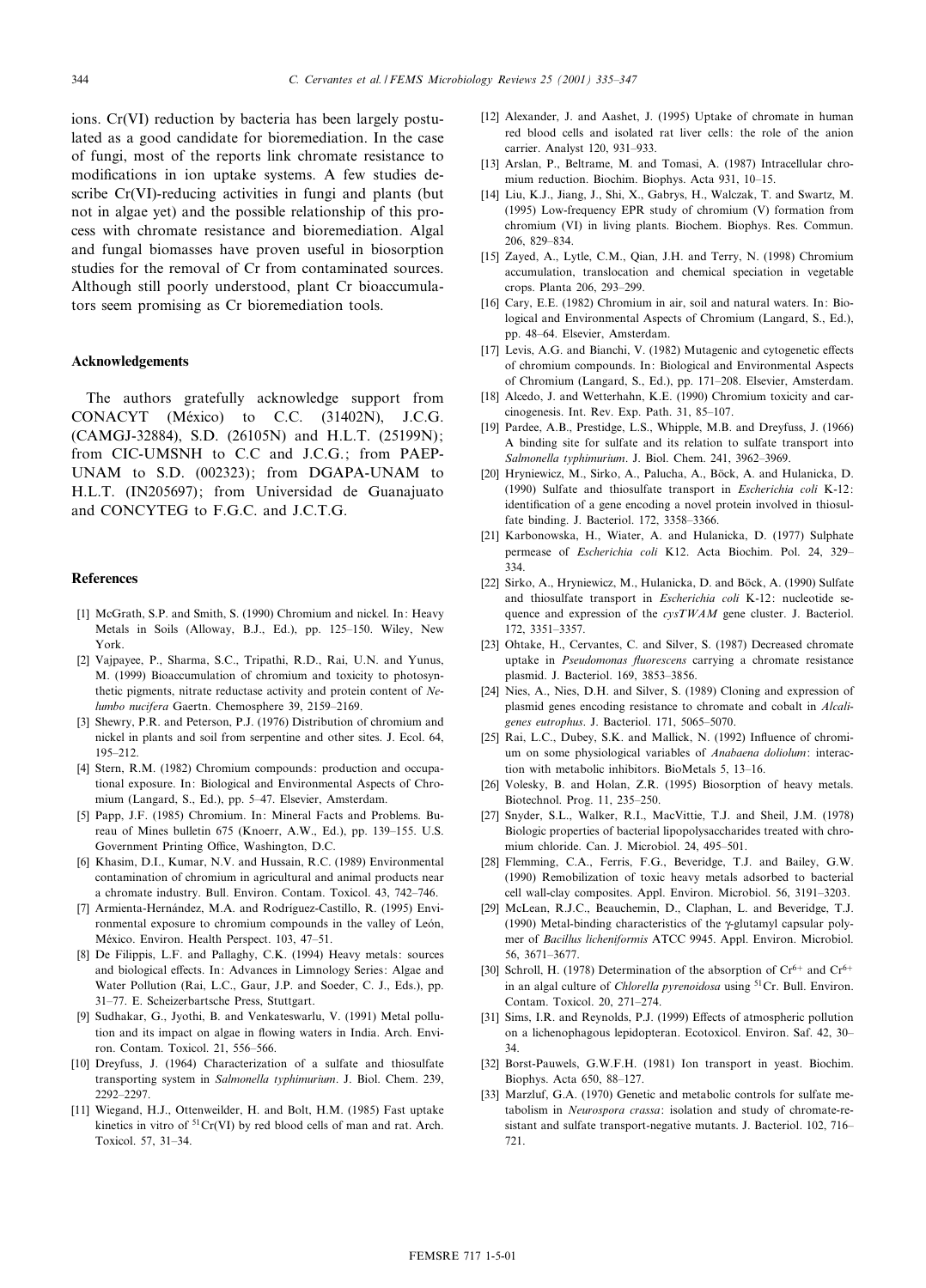- [34] Ramana, V.V. and Sastry, K.S. (1994) Chromium toxicity in Neurospora crassa. J. Inorg. Biochem. 56, 87-95.
- [35] Pepi, M. and Baldi, F. (1992) Modulation of chromium(VI) toxicity by organic and inorganic sulfur species in yeasts from industrial wastes. BioMetals 5, 179-185.
- [36] Huffman Jr., E.W.D. and Allaway, W.H. (1973) Chromium in plants: distribution in tissues, organelles and extracts and availability of bean leaf Cr to animals. J. Agric. Food Chem. 21, 982^986.
- [37] Srivastava, S., Nigam, R., Prakash, S. and Srivastava, M.M. (1999) Mobilization of trivalent chromium in presence of organic acids: a hydroponic study of wheat plant (Triticum vulgare). Bull. Environ. Contam. Toxicol. 63, 524^530.
- [38] Skeffington, R.A., Shewry, P.R. and Peterson, P.J. (1976) Chromium uptake and transport in barley seedlings  $(Hordeum value are L)$ . Planta 132, 209^214.
- [39] Ramachandran, V., D'Souza, R.J. and Mistry, K.B. (1980) Uptake and transport of chromium in plants. J. Nuclear Agric. Biol. 9, 126^ 128.
- [40] Shewry, P.R. and Peterson, P.J. (1974) The uptake and transport of chromium by barley seedlings (Hordeum vulgare L.). J. Exp. Bot. 25, 785^797.
- [41] Mishra, S., Singh, V., Srivastava, S., Srivastava, R., Srivastava, M.M., Dass, S., Satsangi, G.P. and Prakash, S. (1995) Studies on uptake of trivalent and hexavalent chromium by maize (Zea mays). Food Chem. Toxicol. 33, 393^397.
- [42] Kleiman, I.D. and Cogliatti, D.H. (1998) Chromium removal from aqueous solutions by different plant species. Environ. Technol. 19, 1127^1132.
- [43] Srivastava, S., Shanker, K., Srivastava, S., Shirvastav, R., Das, S., Prakash, S. and Srivastava, M.M. (1998) Effect of selenium supplementation on the uptake and translocation of chromium by spinach (Spinacea oleracea). Bull. Environ. Contam. Toxicol. 60, 750-758.
- [44] Shallari, S., Schwartz, C., Hasko, A. and Morel, J.L. (1998) Heavy metals in soils and plants of serpentine and industrial sites of Albania. Sci. Total Environ. 209, 133^142.
- [45] Lytle, C.M., Lytle, F.W., Yang, N., Qian, J.H., Hansen, D., Zayed, A. and Terry, N. (1998) Reduction of Cr(VI) to Cr(III) by wetland plants: potential for in situ heavy metal detoxification. Environ. Sci. Technol. 32, 3087-3093.
- [46] Kumar, P., Dushenkov, V., Motto, H. and Raskin, I. (1995) Phytoextraction: the use of plants to remove heavy metals from soils. Environ. Sci. Technol. 29, 1232-1238.
- [47] Wong, P.T. and Trevors, J.T. (1988) Chromium toxicity to algae and bacteria. In: Chromium in the Natural and Human Environments (Nriagu, J.O. and Nieboer, E., Eds.), pp. 305-315. Wiley, New York.
- [48] Katz, S.A. and Salem, H. (1993) The toxicology of chromium with respect to its chemical speciation: a review. J. Appl. Toxicol. 13, 217^ 224
- [49] Kawanishi, S., Inoue, S. and Sano, S. (1986) Mechanism of DNA cleavage induced by sodium chromate (VI) in the presence of hydrogen peroxide. J. Biol. Chem. 261, 5952^5958.
- [50] Kadiiska, M.B., Xiang, O.H. and Mason, R.P. (1994) In vivo free radical generation by chromium (VI): an electron resonance spintrapping investigation. Chem. Res. Toxicol. 7, 800-805.
- [51] Shi, X. and Dalal, N.S. (1990) On the hydroxyl radical formation in the reaction between hydrogen peroxide and biologically generated chromium (V) species. Arch. Biochem. Biophys. 277, 342^350.
- [52] Shi, X.L. and Dalal, N.S. (1990) NADPH-dependent flavoenzymes catalyze one electron reduction of metal ions and molecular oxygen and generate hydroxyl radicals. FEBS Lett. 276, 189-191.
- [53] Nishio, A. and Uyeki, E.M. (1985) Inhibition of DNA synthesis by chromium compounds. J. Toxicol. Environ. Health 15, 237-244.
- [54] Costa, M. (1991) DNA-protein complexes induced by chromate and other carcinogens. Environ. Health Perspect. 92, 45^52.
- [55] Kortenkamp, A., O'Brien, P. and Beyersmann, D. (1991) The reduction of chromate is a prerequisite of chromium binding to cell nuclei. Carcinogenesis 12, 1143-1144.
- [56] Bridgewater, L.C., Manning, F.C., Woo, E.S. and Patierno, S.R. (1994) DNA polymerase arrest by aducted trivalent chromium. Mol. Carcinog. 9, 122^133.
- [57] Aiyar, J., Berkovits, H.J., Floyd, R.A. and Wetterhahn, K.E. (1991) Reaction of chromium(VI) with glutathione or with hydrogen peroxide: Identification of reactive intermediates and their role in chromium(VI)-induced DNA damage. Environ. Health Perspect. 92, 53^ 62.
- [58] Itoh, M., Nakamura, M., Suzuki, T., Kawai, K., Horitsu, H. and Takamizawa, K. (1995) Mechanism of chromium(VI) toxicity in Escherichia coli: is hydrogen peroxide essential in Cr(VI) toxicity? J. Biochem. 117, 780-786.
- [59] Luo, H., Lu, Y., Shi, X., Mao, Y. and Delal, N.S. (1996) Chromium (IV)-mediated Fenton-like reaction causes DNA damage: implication to genotoxicity of chromate. Ann. Clin. Lab. Sci. 26, 185-191.
- [60] Snow, E.T. (1994) Effects of chromium on DNA replication in vitro. Environ. Health Perspect. 3, 41-44.
- [61] Travieso, L., Cañizarez, R.O., Borja, R., Benítez, F., Domínguez, A.R., Dupeyrón, R. and Valiente, V. (1999) Heavy metal removal by microalgae. Bull. Environ. Contam. Toxicol. 62, 144^151.
- [62] Brady, D., Letebele, B., Duncan, J.R. and Rose, P.D. (1994) Bioaccumulation of metals by Scenedesmus, Selenastrum and Chlorella algae. Water SA 20, 213^218.
- [63] Brochiero, E., Bonaly, J. and Mestre, J.C. (1984) Toxic action of hexavalent chromium on Euglena gracilis strain Z grown under heterotrophic conditions. Arch. Environ. Contam. Toxicol. 13, 603^ 608.
- [64] Fasulo, M.P., Bassi, M. and Donini, A. (1983) Cytotoxic effects of hexavalent chromium in Euglena gracilis. II. Physiological and ultrastructural studies. Protoplasma 114, 35-43.
- [65] Bassi, M. and Donini, A. (1984) Phallotoxin visualization of F-actin in normal and chromium-poisoned Euglena cells. Cell Biol. Int. Rep. 8, 867-871.
- [66] Corradi, M.G., Gorbi, G., Ricci, A., Torelli, A. and Bassi, A.M. (1995) Chromium-induced sexual reproduction gives rise to a Cr-tolerant progeny in Scenedesmus acutus. Ecotoxicol. Environ. Saf. 32,  $12 - 18$ .
- [67] Frey, B.E., Riedl, G.F., Bass, A.E. and Small, L.F. (1983) Sensitivity of estuarine phytoplancton to hexavalent chromium. Estuar. Coast Shelf Sci. 17, 181-187.
- [68] Lasheen, M.R., Shiehata, S.A. and Ali, G.H. (1990) Effect of cadmium, copper and chromium (VI) on the growth of the Nile (Egypt) water algae. Water Air Soil Pollut. 50, 19-30.
- [69] Henderson, G. (1989) A comparison of the effects of chromate, molybdate and cadmium oxide on respiration in the yeast Saccharomyces cerevisiae. Biol. Metals 2, 83-88.
- [70] Kharab, P. and Singh, I. (1987) Induction of respiratory deficiency in yeast by salts of chromium, arsenic, cobalt and lead. Ind. J. Exp. Biol. 25, 141^142.
- [71] Kharab, P. and Singh, I. (1985) Genotoxic effects of potassium dichromate, sodium arsenite, cobalt chloride and lead nitrate in diploid yeast. Mutat. Res. 155, 117^120.
- [72] Galli, A., Boccardo, P., Del Carratore, R., Cundari, E. and Bronzetti, G. (1985) Conditions that influence the genetic activity of potassium dichromate and chromium chloride in Saccharomyces cerevisiae. Mutat. Res. 144, 165-169.
- [73] Cheng, L., Liu, S. and Dixon, K. (1998) Analysis of repair and mutagenesis of chromium-induced DNA damage in yeast, mammalian cells, and transgenic mice. Environ. Health Perspect. 106, 1027^ 1032.
- [74] Hauschild, M.Z. (1993) Putrescine (1,4-diaminobutane) as an indicator of pollution-induced stress in higher plants: barley and rape stressed with Cr(III) or Cr(VI). Ecotoxicol. Environ. Saf. 26, 228^ 247.
- [75] Minissi, S., Caccese, D., Passafiume, F., Grella, A., Eleanora, C. and Rissoni, M. (1998) Mutagenicity (micronucleus test in Vicia faba root tips), polycyclic aromatic hydrocarbons and heavy metal content of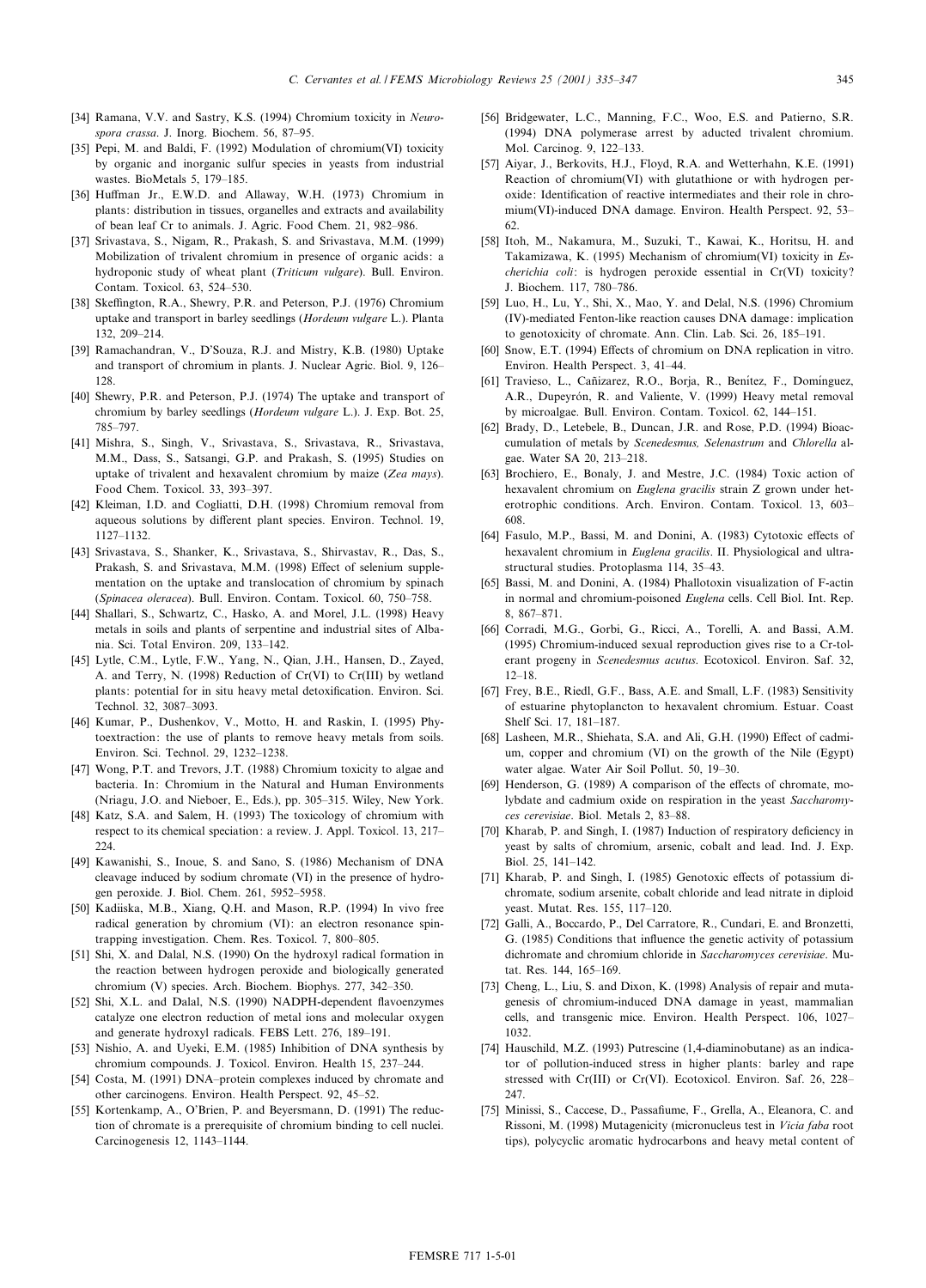sediments collected in Tiber river and its tributaries within the urban area of Rome. Mutat. Res. 420, 77-84.

- [76] Rank, J. and Nielsen, M.H. (1998) Genotoxicity testing of wastewater sludge using the Allium cepa anaphase-telpohase chromosome aberration assay. Mutat. Res. 418, 113-119.
- [77] Wang, H. (1999) Clastogenicity of chromium contaminated soil samples evaluated by Vicia root-micronucleus assay. Mutat. Res. 426, 147^149.
- [78] Cervantes, C. and Silver, S. (1992) Plasmid chromate resistance and chromate reduction. Plasmid 27, 65-71.
- [79] Bopp, L.H. and Ehrlich, H.L. (1988) Chromate resistance and reduction in Pseudomonas fluorescens LB300. Arch. Microbiol. 150, 426-431.
- [80] Dhakephalkar, P.K., Bhide, J.V. and Paknikar, K.M. (1996) Plasmid mediated chromate resistance and reduction in Pseudomonas mendocina MCM B-180. Biotechnol. Lett. 18, 1119-1122.
- [81] Cervantes, C., Ohtake, H., Chu, L., Misra, T. and Silver, S. (1990) Cloning, nucleotide sequence, and expression of the chromate resistance determinant of Pseudomonas aeruginosa plasmid pUM505. J. Bacteriol. 172, 287-291.
- [82] Nies, A., Nies, D.H. and Silver, S. (1990) Nucleotide sequence and expression of a plasmid-encoded chromate resistance determinant from Alcaligenes eutrophus. J. Biol. Chem. 265, 5648-5653.
- [83] Nikaido, H. and Saier Jr., M.H. (1992) Transport proteins in bacteria: common themes in their design. Science 258, 936-941.
- [84] Nies, D.H., Koch, S., Wachi, S., Peitzsch, N. and Saier Jr., M.H. (1998) CHR, a novel family of prokaryotic proton motive force-driven transporters probably containing chromate/sulfate antiporters. J. Bacteriol. 180, 5799-5802.
- [85] Nicholson, M.L. and Laudenbach, D.E. (1995) Genes encoded on a cyanobacterial plasmid are transcriptionally regulated by sulfur availability and CysR. J. Bacteriol. 177, 2143^2150.
- [86] Wu, J., Tisa, L.S. and Rosen, B.P. (1992) Membrane topology of the ArsB protein, the membrane subunit of an anion-translocating ATPase. J. Biol. Chem. 267, 12570^12576.
- [87] Alvarez, A.H., Moreno-Sánchez, R. and Cervantes, C. (1999) Chromate efflux by means of the ChrA chromate resistance protein from Pseudomonas aeruginosa. J. Bacteriol. 181, 7398-7400.
- [88] Ohtake, H., Komori, K., Cervantes, C. and Toda, K. (1990) Chromate-resistance in a chromate-reducing strain of Enterobacter cloacae. FEMS Microbiol. Lett. 67, 85-88.
- [89] Kuroda, M., Dey, S., Sanders, O.I. and Rosen, B.P. (1997) Alternate energy coupling of ArsB, the membrane subunit of the ArsA aniontranslocating ATPase. J. Biol. Chem. 272, 326^331.
- [90] Ohtake, H. and Silver, S. (1994) Bacterial detoxification of toxic chromate. In: Biological Degradation and Bioremediation of Toxic Chemicals (Chaudhry, G.R., Ed.), pp. 403^415. Dioscorides, Portland, OR.
- [91] Wang, P., Mori, T., Komori, K., Sasatsu, K., Toda, K. and Ohtake, H. (1989) Isolation and characterization of an Enterobacter cloacae strain that reduces hexavalent chromium under anaerobic conditions. Appl. Environ. Microbiol. 55, 1665-1669.
- [92] Campos, J., Martínez-Pacheco, M. and Cervantes, C. (1995) Hexavalent chromium reduction by a chromate-resistant Bacillus sp. strain. Antonie van Leeuwenhoek 68, 203-208.
- [93] Lovley, D.R. and Phillips, E.J.P. (1994) Reduction of chromate by Desulfovibrio vulgaris and its c3 cytochrome. Appl. Environ. Microbiol. 60, 726-728.
- [94] Lovley, D.R., Widman, P.K., Woodward, J.C. and Phillips, J.P. (1993) Reduction of uranium by cytochrome  $c3$  of Desulfovibrio vulgaris. Appl. Environ. Microbiol. 59, 3572^3576.
- [95] Corradi, M.G., Gorbi, G. and Bassi, M. (1995) Hexavalent chromium induces gametogenesis in the freshwater algae Scenedesmus acutus. Ecotoxicol. Environ. Saf. 30, 106-110.
- [96] Corradi, M.G. and Gorbi, G. (1993) Chromium toxicity on two linked trophic levels. II Morphophysiological effects on Scenedesmus acutus. Ecotoxicol. Environ. Saf. 25, 72-78.
- [97] Wong, P.K. and Chang, L. (1991) Effects of copper, chromium and nickel on growth, photosynthesis and chlorophyll a synthesis of Chlorella pyrenoidosa 251. Environ. Pollut. 72, 127^139.
- [98] Gorbi, G., Corradi, M.G., Torelli, A. and Bassi, M. (1996) Comparison between a normal and a Cr-tolerant strain of Scenedesmus acutus as a source food to Daphnia magna. Ecotoxicol. Environ. Saf. 35, 109^111.
- [99] Abd-El-Monem, M., Corradi, M.G. and Gorbi, G. (1998) Toxicity of copper and zinc to two strains of Scenedesmus acutus having different sensitivity to chromium. Environ. Exp. Bot. 40, 59-66.
- [100] Czakó-Vér, K., Batié, M., Raspor, P., Sipiczki, M. and Pesti, M. (1999) Hexavalent chromium uptake by sensitive and tolerant mutants of Schizosaccharomyces pombe. FEMS Microbiol. Lett. 178, 109^115.
- [101] Baldi, F., Vaughan, A.M. and Olson, G.J. (1990) Chromium(VI)resistant yeast isolated from a sewage treatment plant receiving tannery wastes. Appl. Environ. Microbiol. 56, 913^918.
- [102] Baldi, F. and Pepi, M. (1991) Study of metal and non-metal resistances in chromate-resistant yeasts isolated from industrial wastes. In: Proc. Int. Symp. on Environmental Biotechnology, Vol. 1 (Verachtert, H. and Verstraete, W., Eds.), pp. 255^258. Ostend.
- [103] Ramirez-Ramirez, R., Calvo-Méndez, C., Avila-Rodríguez, M. and Gutiérrez-Corona, J.F. (2000) Chromate resistance and reduction in a yeast strain isolated from industrial waste discharges. In: Environmental Engineering and Health Sciences, Section 4: Environmental Engineering Application (Raynal, J.A., Nuckols, J.R., Reyes, R. and Ward M., Eds.), pp. 437-445. Water Resources Publication, LCC, Englewood, CO, USA.
- [104] Breton, A. and Surdin-Kerjan, Y. (1977) Sulfate uptake in Saccharomyces cerevisiae: biochemical and genetic study. J. Bacteriol. 132, 224^232.
- [105] Smith, F.W., Hawkesford, M.J., Prosser, I.M. and Clarkson, D.T. (1995) Isolation of a cDNA from Saccharomyces cerevisiae that encodes a high affinity sulfate transporter at the plasma membrane. Mol. Gen. Genet. 247, 709-715.
- [106] Lachance, M.-A. and Pang, W.-M. (1997) Predacious yeasts. Yeast 13, 225^232.
- [107] Scheibel, T., Bell, S. and Walke, S. (1997) S. cerevisiae and sulfur: a unique way to deal with the environment. FASEB J. 11, 917-921.
- [108] Ono, B. and Weng, M. (1982) Chromium sensitive mutants of the yeast Saccharomyces cerevisiae. Curr. Genet. 5, 215-220.
- [109] Gharieb, M.M. and Gadd, G.M. (1998) Evidence for the involvement of vacuolar activity in metal(loid) tolerance: vacuolar-lacking and -defective mutants of Saccharomyces cerevisiae display higher sensitivity to chromate, tellurite and selenite. BioMetals 11, 101-106.
- [110] Samecka-Cymerman, A. and Kempers, A.J. (1996) Bioaccumulation of heavy metals by aquatic macrophytes around Wroclaw, Poland. Ecotoxicol. Environ. Saf. 35, 242-247.
- [111] Samecka-Cymerman, A., Marczonek, A. and Kempers, A.J. (1997) Bioindication of heavy metals in soil by liverworts. Arch. Environ. Contam. Toxicol. 33, 162-171.
- [112] Mallick, N., Shardendu, P. and Rai, L.C. (1996) Removal of heavy metals by two free floating aquatic macrophytes. Biomed. Environ. Sci. 9, 399-407.
- [113] Pillichshammer, M., Pumpel, T., Poder, R., Eller, K., Klima, J. and Schinner, F. (1995) Biosorption of chromium to fungi. BioMetals 8, 117^121.
- [114] Wakatsuki, T. (1995) Metal oxidoreduction by microbial cells. J. Ind. Microbiol. 14, 169^177.
- [115] Silver, S. and Williams, J.W. (1984) Bacterial resistance and detoxification of heavy metals. Enzyme Microb. Technol. 6, 531-537.
- [116] Lovley, D.R. (1993) Dissimilatory metal reduction. Annu. Rev. Microbiol. 47, 263^290.
- [117] Unz, R.F. and Shuttleworth, K.L. (1996) Microbial mobilization and immobilization of heavy metals. Curr. Opin. Biotechnol. 7, 307^310.